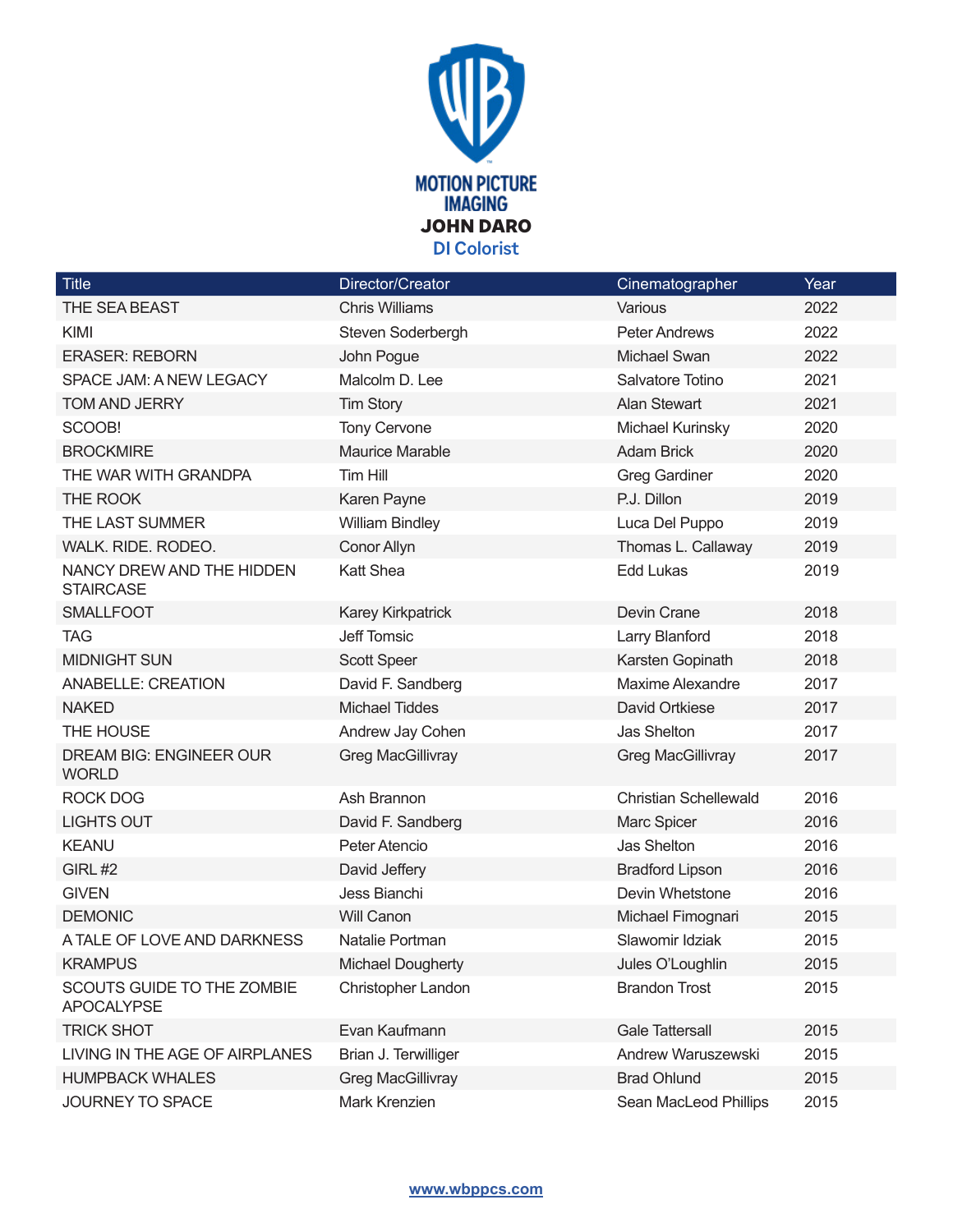

| <b>Title</b>                                 | Director/Creator              | Cinematographer        | Year       |
|----------------------------------------------|-------------------------------|------------------------|------------|
| 99 HOMES                                     | Ramin Bahrani                 | Bobby Bukowski         | 2014       |
| <b>BLACK OR WHITE</b>                        | Mike Binder                   | Russ T. Alsobrook      | 2014       |
| ANTARCTICA 3D: ON THE EDGE                   | Jon Boweramster               |                        | Ken Corben |
| THE BOXTROLLS                                | <b>Graham Annable</b>         | John Ashlee Prat       | 2014       |
| <b>LIFT YOU UP</b>                           | Ramin Bagrani                 | <b>Adam Stone</b>      | 2014       |
| FED UP                                       | Stephanie Soechtig            | <b>Scott Sinkler</b>   | 2014       |
| <b>DELIVERANCE CREEK</b>                     | Jon Amiel                     | Theo van de Sande      | 2014       |
| <b>IDENTITY</b>                              | <b>Gary Fleder</b>            | Theo van de Sande      | 2014       |
| <b>HOMEFRONT</b>                             | <b>Gary Fleder</b>            | Theo van de Sande      | 2013       |
| JOURNEY TO THE SOUTH PACIFIC                 | Stephen Judson                | <b>Howard Hall</b>     | 2013       |
| <b>METALLICA THROUGH THE NEVER</b>           | Nimrod Antal                  | Gyula Pados            | 2013       |
| <b>GREAT WHITE SHARK</b>                     | <b>Luke Cresswell</b>         | D.J. Roller            | 2013       |
| <b>STAR TREK INTO DARKNESS</b>               | J.J. Abrams                   | Dan Mindel             | 2013       |
| LOVE AND HONOR                               | Danny Mooney                  | Theo van de Sande      | 2013       |
| <b>TITANS OF THE ICE AGE</b>                 | David Clark                   | <b>Reed Smoot</b>      | 2013       |
| SIDE EFFECTS                                 | Steven Soderbergh             | Steven Soderbergh      | 2013       |
| <b>BEHIND THE CANDELABRA</b>                 | Steven Soderbergh             | Steven Soderbergh      | 2013       |
| PHIL SPECTOR                                 | David Mamet                   | Juan Ruiz Anchía       | 2013       |
| KATY PERRY: PART OF ME                       | Dan Cutforth                  | Shanra Kehl            | 2012       |
| <b>MAGIC MIKE</b>                            | Steven Soderbergh             | Steven Soderbergh      | 2012       |
| <b>MAN &amp; BEAST</b>                       | Dante Ariola                  | Jeff Cronenweth        | 2012       |
| <b>HIGH GROUND</b>                           | Michael Brown                 | Michael Brown          | 2012       |
| THE DO-DECA-PENTATHLON                       | <b>Jay Duplass</b>            | <b>Jas Shelton</b>     | 2012       |
| THE GHASTLY LOVE OF JOHNNY X                 | Paul Bunnell                  | Francisco Bulgarelli   | 2012       |
| <b>CHRONICLE</b>                             | <b>Josh Trank</b>             | Matthew Jensen         | 2012       |
| <b>HAYWIRE</b>                               | Steven Soderbergh             | Steven Soderbergh      | 2011       |
| A VERY HAROLD & KUMAR 3D<br><b>CHRISTMAS</b> | <b>Todd Strauss -Schulson</b> | <b>Michael Barrett</b> | 2011       |
| JEFF, WHO LIVES AT HOME                      | <b>Jay Duplass</b>            | <b>Jas Shelton</b>     | 2011       |
| <b>CONTAGION</b>                             | Steven Soderbergh             | Steven Soderbergh      | 2011       |
| <b>PROM</b>                                  | Joe Nussbaum                  | <b>Byron Shah</b>      | 2011       |
| THE RESIDENT                                 | Antti Jokinen                 | Guillermo Navarro      | 2011       |
| <b>JACKASS 3D</b>                            | Jeff Tremaine                 | Lance Bangs            | 2010       |
| THE WILDEST DREAM                            | Anthony Geffen                | Chris Openshaw         | 2010       |
| <b>CYRUS</b>                                 | <b>Jay Duplass</b>            | Jas Shelton            | 2010       |
| CA\$H                                        | Stephen Milburn Anderson      | John R. Leonetti       | 2010       |

## **www.wbppcs.com**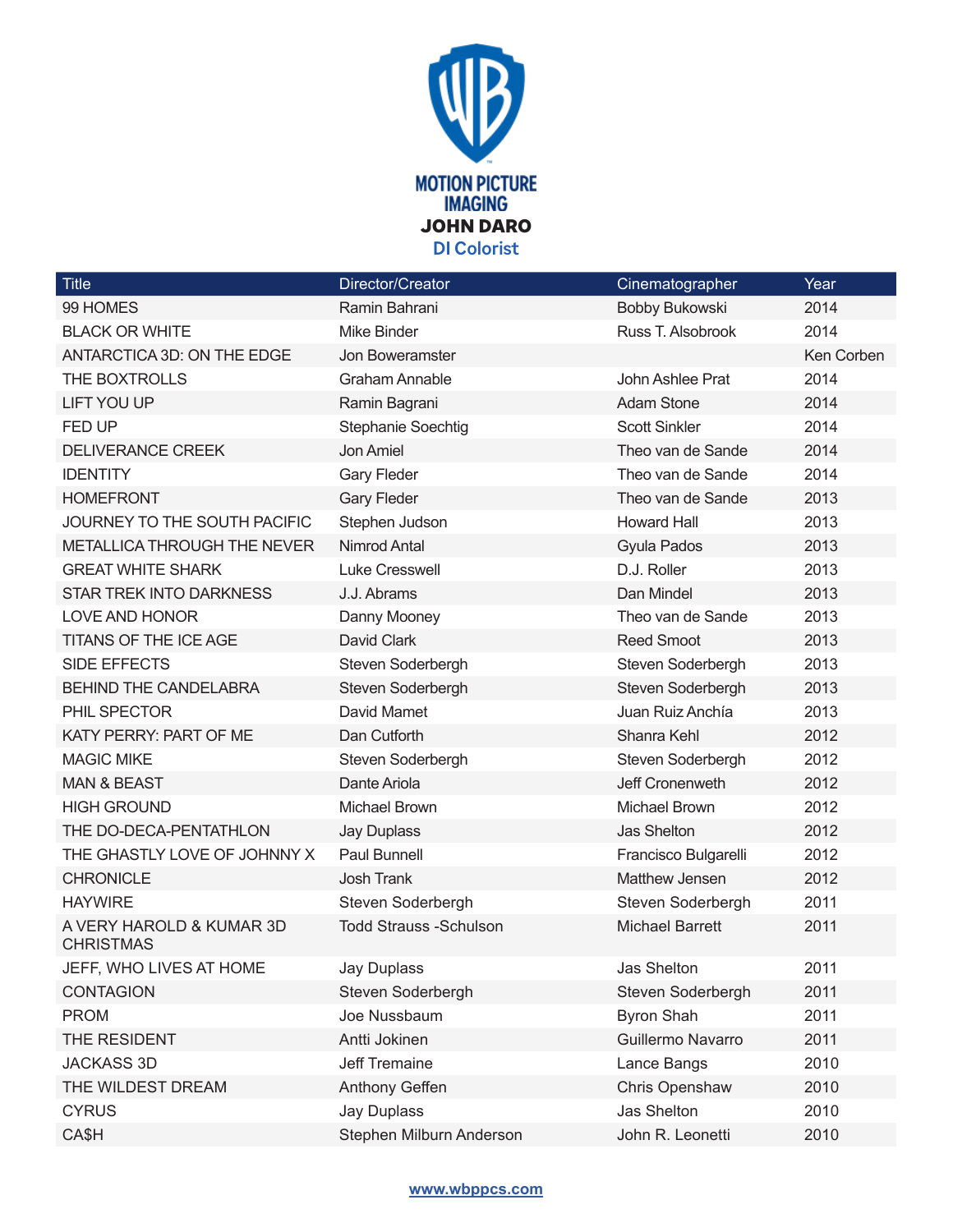

| <b>Title</b>                                          | Director/Creator           | Cinematographer          | Year |
|-------------------------------------------------------|----------------------------|--------------------------|------|
| THE HOLE                                              | Joe Dante                  | Theo van de Sande        | 2009 |
| THIS IS IT                                            | Kenny Ortega               | Sandrine Orabona         | 2009 |
| X GAMES 3D: THE MOVIE                                 | <b>Steven Lawrence</b>     | Matt Goodman             | 2009 |
| JONAS BROTHERS: THE 3D CON-<br><b>CERT EXPERIENCE</b> | <b>Bruce Hendricks</b>     | Mitchell Amundsen        | 2009 |
| <b>OCEANWORLD 3D</b>                                  | Jean Jacques Mantelo       | <b>Gavin McKinney</b>    | 2009 |
| AN AMERICAN AFFAIR                                    | <b>William Olsson</b>      | Dave Insley              | 2008 |
| THE HUMAN CONTACT                                     | Jada Pinkett Smith         | Darren Genet             | 2008 |
| HANNAH MONTANA AND MILEY<br><b>CYRUS</b>              | <b>Bruce Hendricks</b>     | Mitchell Amundsen        | 2008 |
| <b>DEAD SILENCE</b>                                   | James Wan                  | John R. Leonetti         | 2007 |
| <b>CUTLASS</b>                                        | Kate Hudson                | Dan Mindel               | 2007 |
| <b>SEPTEMBER DAWN</b>                                 | Christopher Cain           | Juan Ruiz Anchía         | 2007 |
| I KNOW WHO KILLED ME                                  | <b>Chris Sivertson</b>     | John R. Leonetti         | 2007 |
| THE GOOD NIGHT                                        | <b>Jake Paltrow</b>        | <b>Giles Nuttgens</b>    | 2007 |
| <b>EXPIRED</b>                                        | Cecilia Miniucchi          | Zoran Popovic            | 2007 |
| <b>WRISTCUTTERS: A LOVE STORY</b>                     | <b>Goran Dukic</b>         | Vanja Cernjul            | 2006 |
| DAFT PUNK'S ELECTROMA                                 | <b>Thomas Bangalter</b>    | Thomas Bangalter         | 2006 |
| <b>BLACK SNAKE MOAN</b>                               | <b>Craig Brewer</b>        | Amy Vincent              | 2006 |
| ONE NIGHT WITH THE KING                               | Michael O. Sajbel          | Steven Bernstein         | 2006 |
| THE TRIPPER                                           | David Arquette             | Bobby Bukowski           | 2006 |
| <b>GLASS HOUSE: THE GOOD MOTH-</b><br>ER              | <b>Steve Antin</b>         | Bobby Bukowski           | 2006 |
| <b>JACKASS NUMBER TWO</b>                             | <b>Jeff Tremaine</b>       | Lance Bangs              | 2006 |
| <b>DORM DAZE 2</b>                                    | David Hillenbrand          | <b>Robert Kositchek</b>  | 2006 |
| LOCAL COLOR                                           | George Gallo               | Michael Negrin           | 2006 |
| DIE TROJANISCHE KUH                                   | Barbara Stephansky         | Leah Striker             | 2006 |
| <b>RIGHT AT YOUR DOOR</b>                             | <b>Chris Gorak</b>         | <b>Tom Richmond</b>      | 2006 |
| VOODOO MOON                                           | Kevin VanHook              | Matt Steinauer           | 2006 |
| <b>SERENITY</b>                                       | Joss Whedon                | Jack N. Green            | 2005 |
| LORD OF WAR                                           | <b>Andrew Niccol</b>       | Amir Mokri               | 2005 |
| <b>HUSTLE &amp; FLOW</b>                              | <b>Craig Brewer</b>        | Amy Vincent              | 2005 |
| THE DEVIL'S REJECTS                                   | Rob Zombie                 | <b>Phil Parmet</b>       | 2005 |
| <b>LORDS OF DOGTOWN</b>                               | <b>Catherine Hardwicke</b> | <b>Elliot Davis</b>      | 2005 |
| <b>NOEL</b>                                           | Chazz Palminteri           | <b>Russell Carpenter</b> | 2004 |
| AMERICA'S HEART & SOUL                                | Louie Schwartzberg         | Louie Schwartzberg       | 2004 |